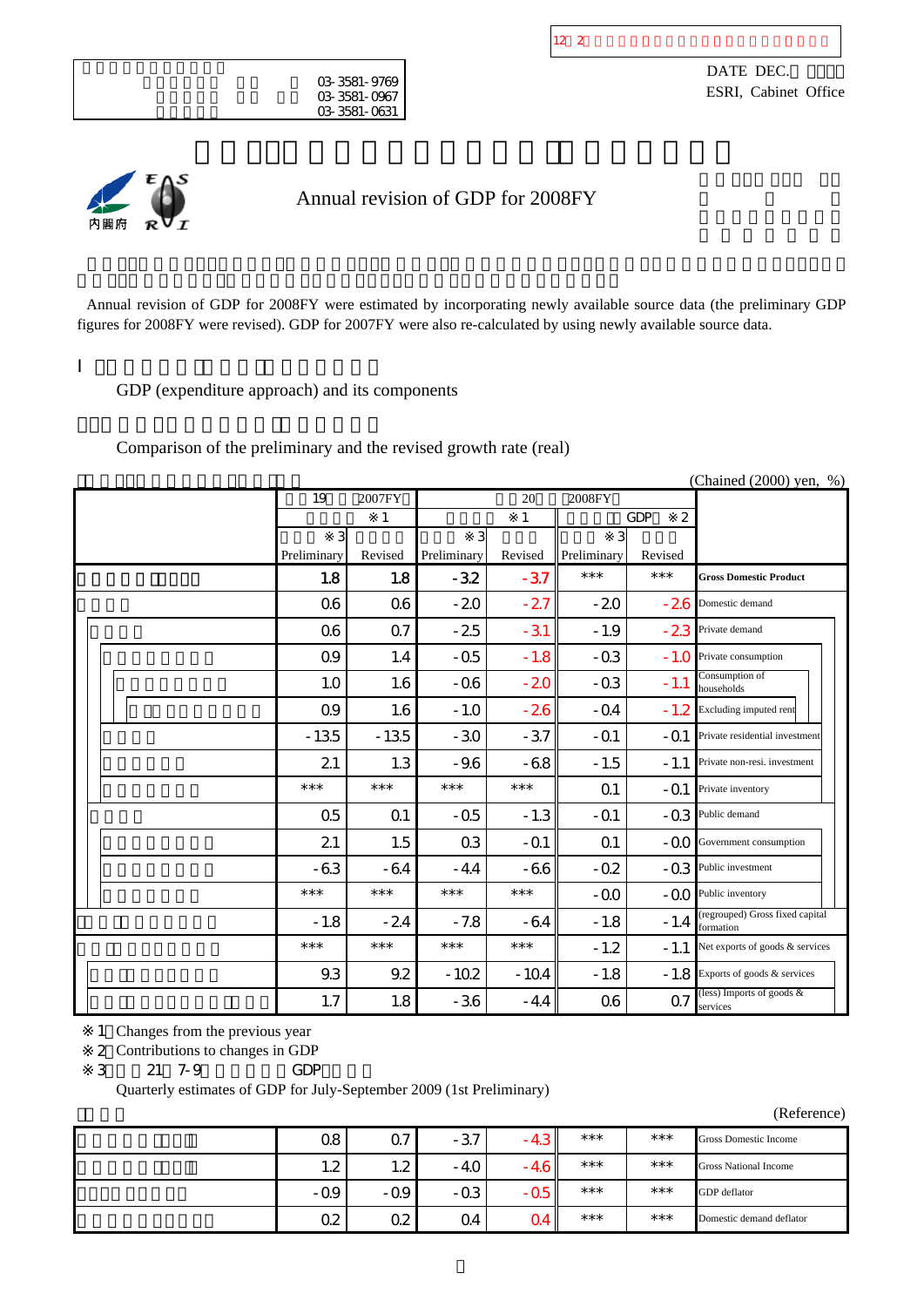Transition of the real growth rate (revised)

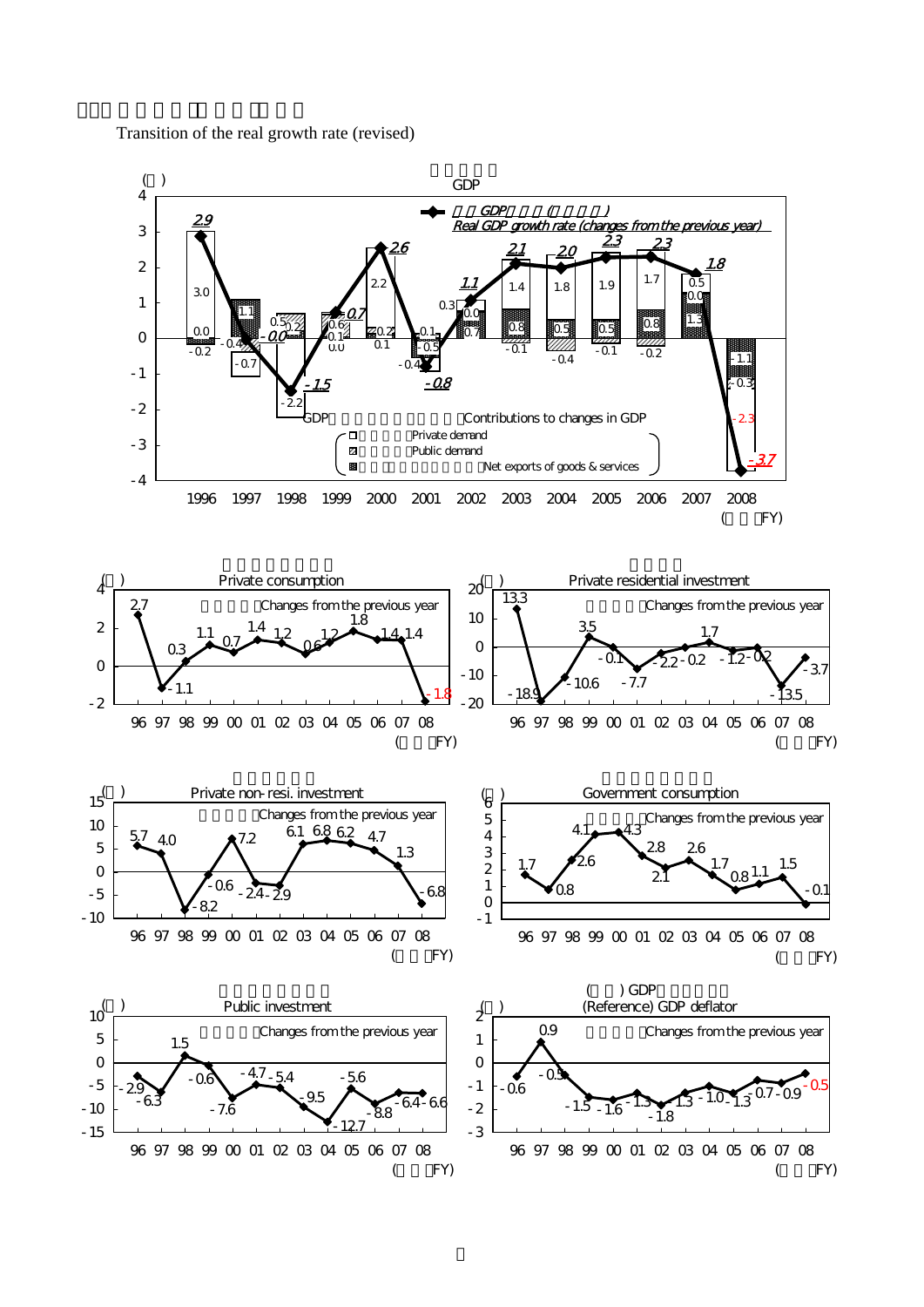Comparison of the preliminary and the revised estimates (real)

|  |             |           |             |           | (DIMONS OF CHANGE (2000) YEAR                |
|--|-------------|-----------|-------------|-----------|----------------------------------------------|
|  | 19          | 2007FY    | 20          | 2008FY    |                                              |
|  | 1           |           | 1           |           |                                              |
|  | Preliminary | Revised   | Preliminary | Revised   |                                              |
|  | 5623434     | 562434.6  | 544,497.8   |           | 541,494.4 Gross Domestic Product             |
|  | 533,606.3   | 533,779.9 | 522,749.2   |           | 519,517.4 Domestic demand                    |
|  | 416,1201    | 416,791.5 | 405,8430    |           | 403,9764 Private demand                      |
|  | 308,221.9   | 310,563.7 | 3065769     |           | 304,827.7 Private consumption                |
|  | 301,7422    | 304,131.5 | 300,0769    | 298,141.2 | Consumption of<br>households                 |
|  | 252,2038    | 254,593.3 | 249,798.2   |           | 247,864,3 Excluding imputed rent             |
|  | 15,907.8    | 15,906.7  | 15,424.1    |           | 15,3208 Private residential investment       |
|  | 89,619.8    | 88,247.2  | 81,0267     |           | 82.2067 Private non-resi. investment         |
|  | 3,1868      | 2857.6    | 3,4486      |           | 2,4181 Private inventory                     |
|  | 117,609.7   | 117,1165  | 1169766     |           | 115,6129 Public demand                       |
|  | 97,677.8    | 97,144.1  | 980027      |           | 97,0469 Government consumption               |
|  | 19,7720     | 19,751.4  | 18,904.5    |           | 184524 Public investment                     |
|  | 264.0       | 314.7     | 250.7       |           | 299.1 Public inventory                       |
|  | 124,219.0   | 122,865.7 | 114,514.7   | 115,039.6 | (regrouped) Gross fixed capital<br>formation |
|  | 28,155.4    | 28,081.8  | 21,267.0    |           | 21,4468 Net exports of goods & services      |
|  | 89,774.0    | 89,750.1  | 80,657.5    |           | 80,4286 Exports of goods & services          |
|  | 61,6186     | 61,6683   | 59,390.5    | 58,981.8  | less) Imports of goods &<br>services         |

 $(Rillions of chained (2000)$  yen)

1: 21: 7-9 GDP

Quarterly estimates of GDP for July-September 2009 (1st Preliminary)

| 541,0484  | 541.214.7 | 521,291.2 | 5181349 Gross Domestic Income  |
|-----------|-----------|-----------|--------------------------------|
| 559,599.4 | 559.776.8 | 537,339.5 | 534.1965 Gross National Income |
| 91.7      | 91.7      | 91.4      | 91 3 GDP deflator              |
| 95.2      | 95.1      | 95.6      | 955 Domestic demand deflator   |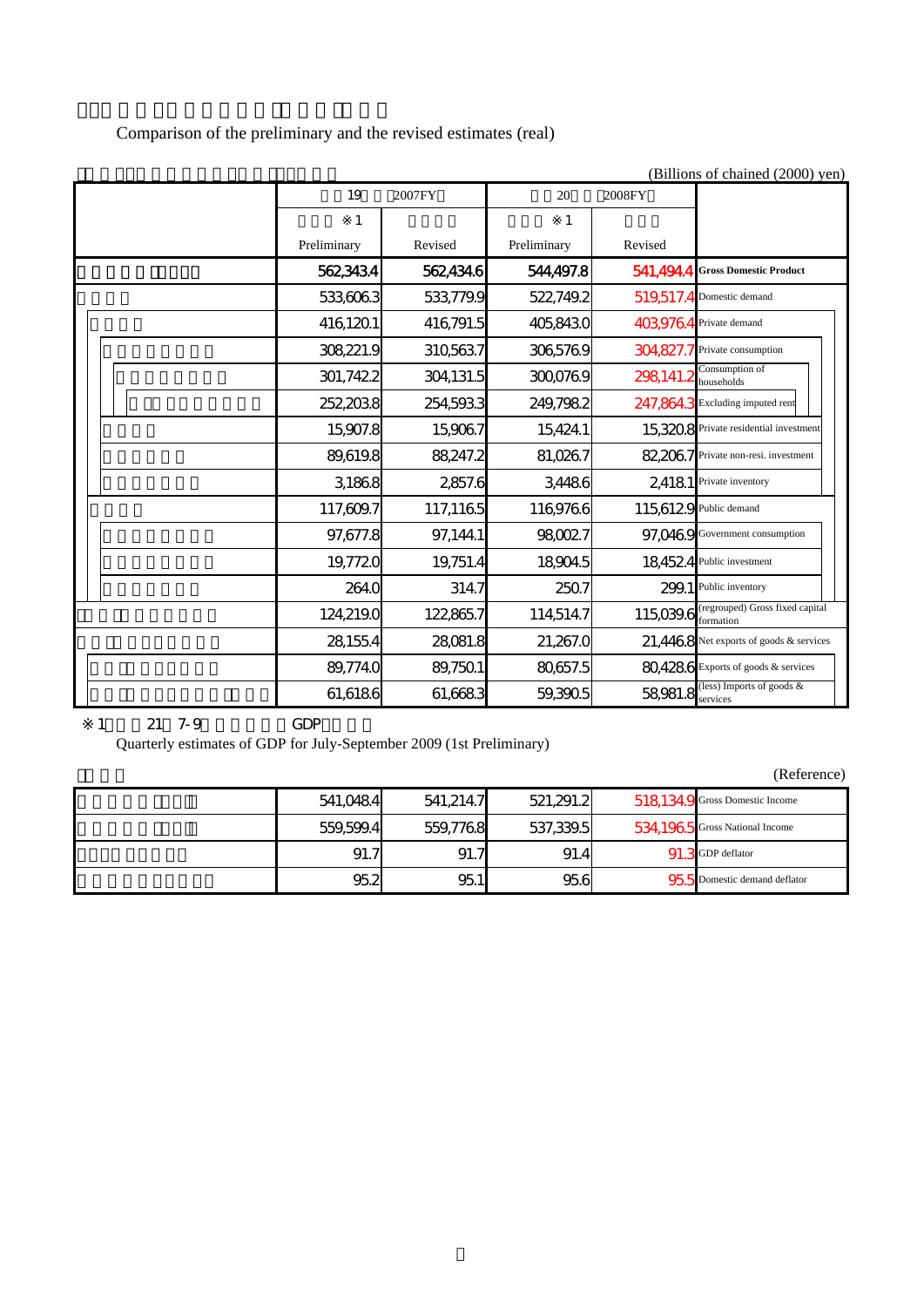|  |                  |                |                      |         |                  |                  | (% )                                         |
|--|------------------|----------------|----------------------|---------|------------------|------------------|----------------------------------------------|
|  | 19               | 2007FY         |                      | 20      | 2008FY           |                  |                                              |
|  |                  | 1              |                      | 1       |                  | <b>GDP</b><br>2  |                                              |
|  | 3<br>Preliminary | Revised        | 31                   | Revised | 3<br>Preliminary |                  |                                              |
|  | 1.0              | Q9             | Preliminary<br>$-35$ | $-42$   | $***$            | Revised<br>$***$ | <b>Gross Domestic Product</b>                |
|  | Q8               | <b>Q8</b>      | $-1.6$               | $-23$   | $-1.6$           | $-22$            | Domestic demand                              |
|  | Q <sub>7</sub>   | Q <sub>7</sub> | $-23$                | $-29$   | $-1.8$           | $-22$            | Private demand                               |
|  | Q <sub>7</sub>   | 1.1            | $-Q4$                | $-1.8$  | $-Q3$            | $-1.0$           | Private consumption                          |
|  | Q9               | 1.3            | $-05$                | $-20$   | $-03$            | $-1.1$           | Consumption of<br>households                 |
|  | Q9               | 1.4            | $-07$                | $-24$   | $-03$            | $-1.1$           | Excluding imputed rent                       |
|  | $-11.5$          | $-11.5$        | $-08$                | $-1.2$  | $-OO$            | $-00-$           | Private residential investment               |
|  | 27               | 1.9            | $-85$                | $-57$   | $-1.4$           |                  | -Q9 Private non-resi. investment             |
|  | $***$            | $***$          | $***$                | $***$   | $-Q1$            | $-02$            | Private inventory                            |
|  | 1.2              | 1.0            | $\Omega$             | $-Q1$   | Q2               | $-00-$           | Public demand                                |
|  | 24               | 21             | 1.3                  | Q7      | Q <sub>2</sub>   | Q1               | Government consumption                       |
|  | $-4.1$           | $-4.2$         | $-1.3$               | $-35$   | $-Q1$            | $-Q1$            | Public investment                            |
|  | $***$            | $***$          | $***$                | $***$   | $-00$            | $-00$            | Public inventory                             |
|  | $-07$            | $-1.3$         | $-62$                | $-4.7$  | $-1.4$           | $-1.1$           | (regrouped) Gross fixed capital<br>formation |
|  | $***$            | $***$          | $***$                | $***$   | $-1.9$           | $-1.9$           | Net exports of goods & services              |
|  | 9.9              | 9.9            | $-151$               | $-151$  | $-27$            | $-27$            | Exports of goods & services                  |
|  | 9.7              | 9.7            | $-4.7$               | $-47$   | Q8               | Q8               | (less) Imports of goods &<br>services        |

Comparison of the preliminary and the revised growth rate (nominal)

1 Changes from the previous year

2 Contributions to changes in GDP

3: 21: 7-9 GDP

Quarterly estimates of GDP for July-September 2009 (1st Preliminary)

| . . | . . | і | .<br>* * * | *** | Gross<br>National Income |
|-----|-----|---|------------|-----|--------------------------|
|     |     |   |            |     |                          |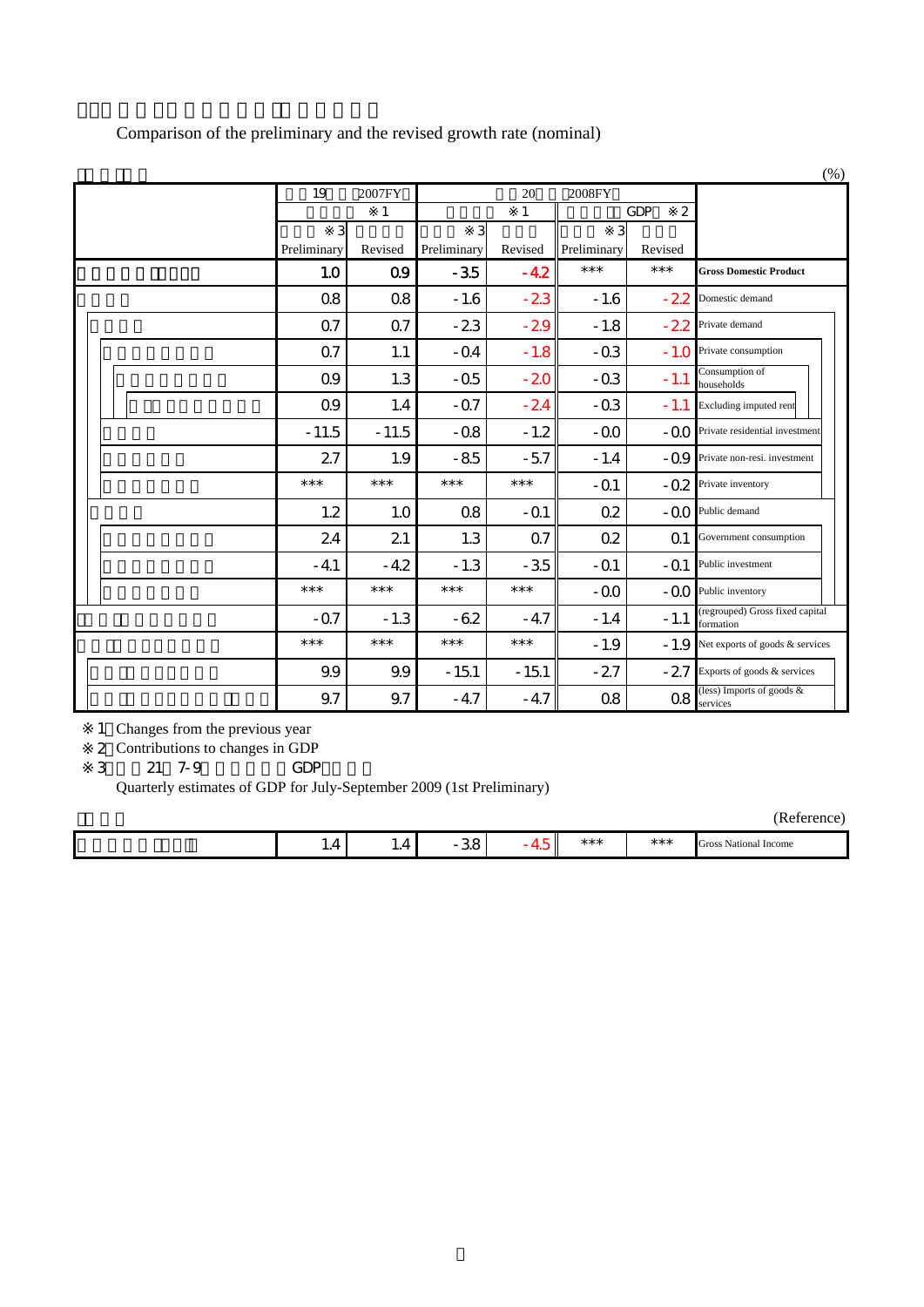

Transition of the nominal growth rate (revised)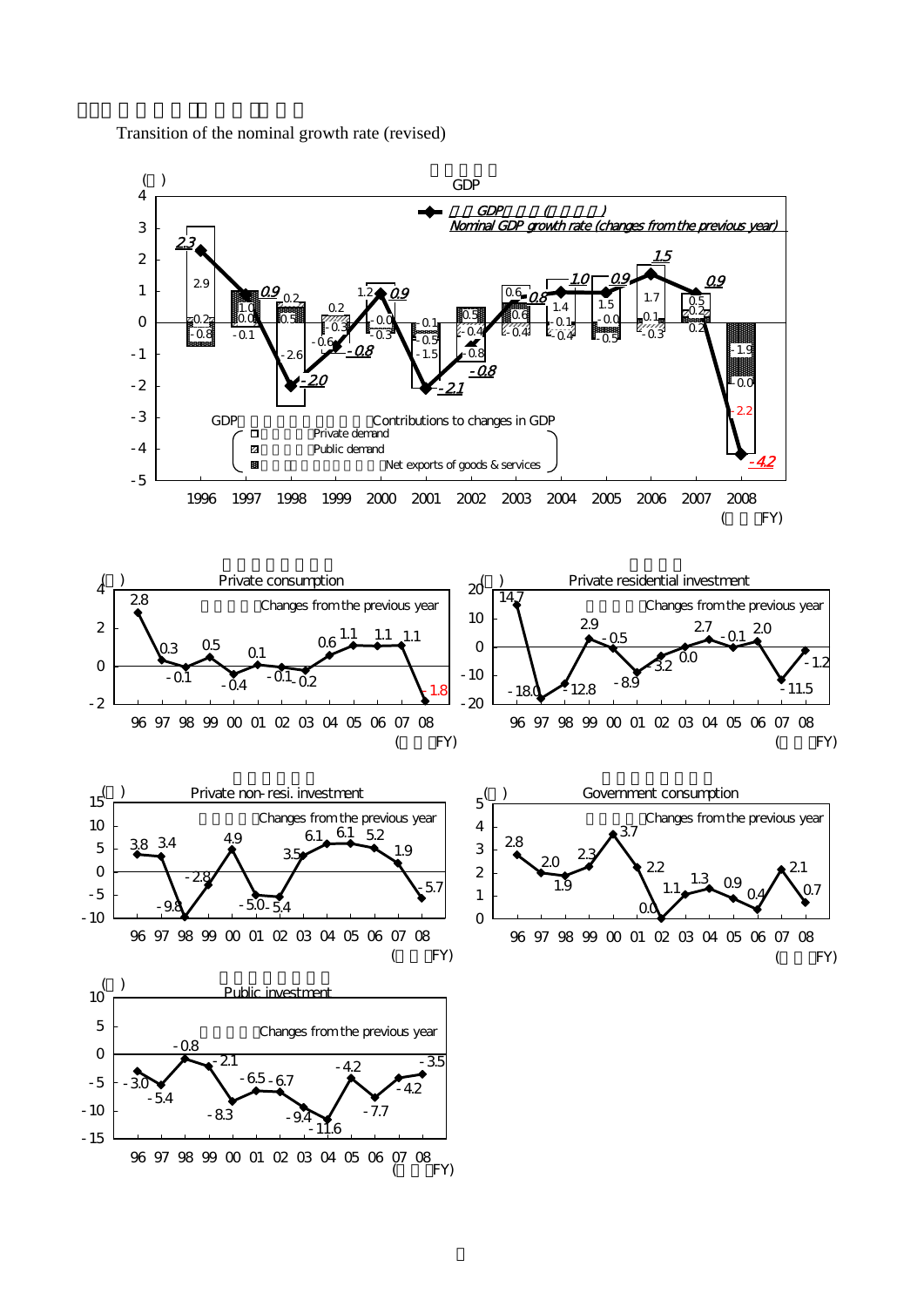Comparison of the preliminary and the revised estimates (nominal)

|             |           |             |                        | (Billion yen)                                |
|-------------|-----------|-------------|------------------------|----------------------------------------------|
| 19          | 2007FY    | 20          | 2008FY                 |                                              |
| 1           |           |             |                        |                                              |
| Preliminary | Revised   | Preliminary | Revised                |                                              |
| 5158236     | 515651.0  | 497,7139    | 494.1987               | <b>Gross Domestic Product</b>                |
| 507,819.7   | 507,647.1 | 499,629.5   |                        | 496,114.4 Domestic demand                    |
| 394,074.3   | 394,127.9 | 385,016.1   |                        | 382,6869 Private demand                      |
| 291,864.8   | 293,494.1 | 2905533     |                        | 288104.9 Private consumption                 |
| 285,629.7   | 287,303.0 | 284,3026    | $281,694.6$ households | Consumption of                               |
| 239,189.3   | 240,8625  | 237,611.4   |                        | 235,0034 Excluding imputed rent              |
| 16,6026     | 16,6026   | 16,4625     |                        | 16,404.4 Private residential investment      |
| 82,671.3    | 81,344.9  | 75,6683     |                        | 76,7101 Private non-resi. investment         |
| 29356       | 26863     | 23320       |                        | 1,467.5 Private inventory                    |
| 113,7454    | 113,519.2 | 114,6134    |                        | 113,427.4 Public demand                      |
| 93,1261     | 92,894.0  | 94,3105     | 935554                 | Government consumption                       |
| 20,360.9    | 20,343.9  | 20091.1     |                        | 19,627.4 Public investment                   |
| 2584        | 281.2     | 211.8       |                        | 244.6 Public inventory                       |
| 119,634.9   | 118,291.4 | 112,221.8   | 112,7420               | (regrouped) Gross fixed capital<br>formation |
| 8,0039      | 8,003.9   | $-1,9156$   |                        | - 1,9157 Net exports of goods & services     |
| 92,221.7    | 92,221.7  | 78,314.4    |                        | 78.314.2 Exports of goods & services         |
| 84,217.8    | 84,217.8  | 80,230.0    | 80,229.9               | (less) Imports of goods &<br>services        |

## 1: 21: 7-9 GDP

Quarterly estimates of GDP for July-September 2009 (1st Preliminary)

|--|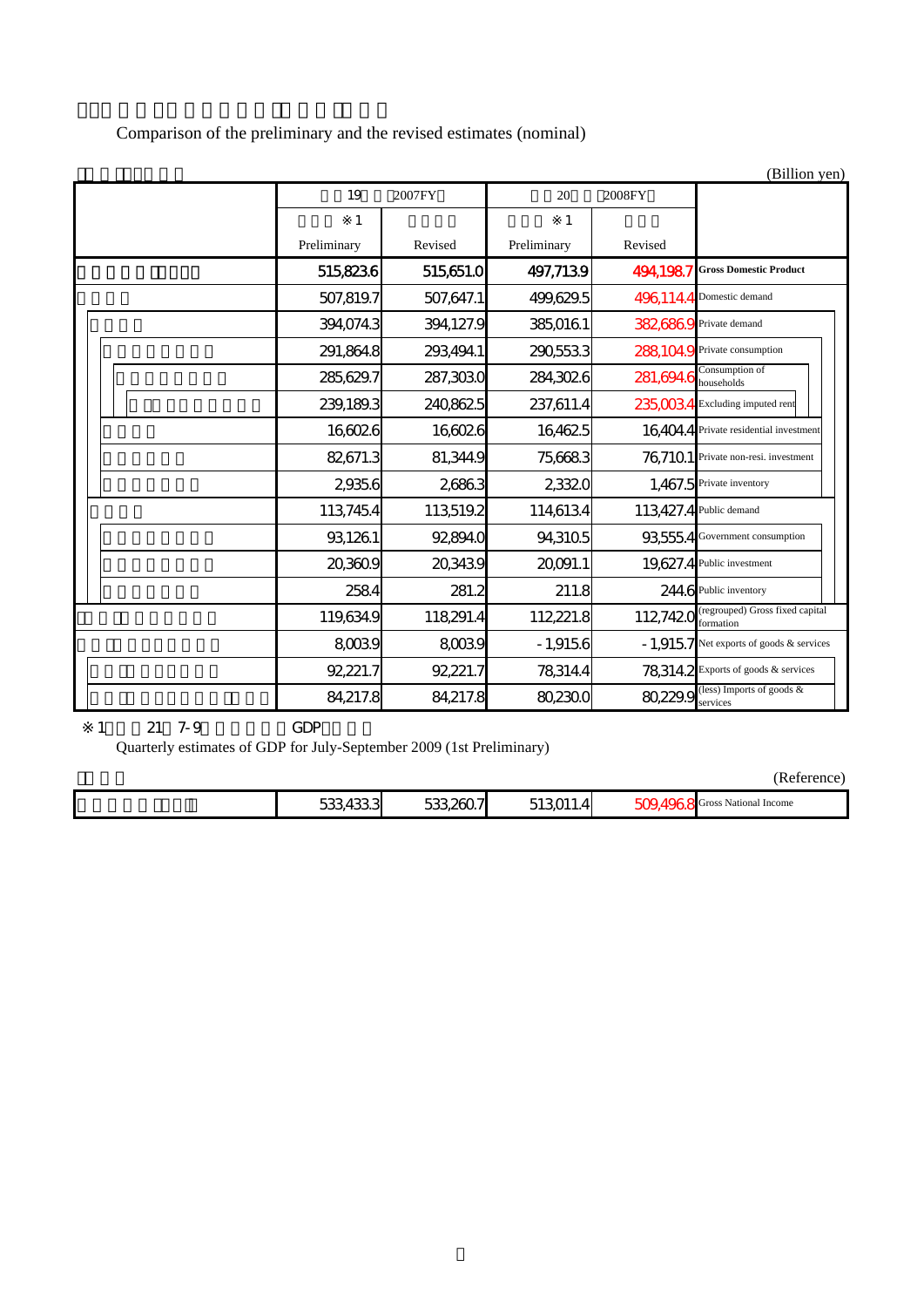Domestic final consumption expenditure of households classified by type, Gross fixed capital

formation classified by type and Exports and Imports of goods and services

Comparison of the preliminary and the revised growth rate (real)

|  |   |                |           |                |         |                | (Chained (2000) yen, %) |                                                                                 |                                                     |
|--|---|----------------|-----------|----------------|---------|----------------|-------------------------|---------------------------------------------------------------------------------|-----------------------------------------------------|
|  |   | 19             | 2007FY    |                | 20      | 2008FY         |                         |                                                                                 |                                                     |
|  |   |                | 1         |                | 1       |                | <b>GDP</b><br>2         |                                                                                 |                                                     |
|  |   | 3              |           | 3              |         | 3              |                         |                                                                                 |                                                     |
|  |   | Preliminary    | Revised   | Preliminary    | Revised | Preliminary    | Revised                 | (id, at § )                                                                     |                                                     |
|  |   | 1.0            | 1.6       | $-06$          | $-20$   | $-0.3$         | $-1.1$                  | Consumption of households                                                       |                                                     |
|  |   | $-54$          | $-53$     | $-39$          | $-35$   | $-OO$          | -00                     | Direct purchases abroad by<br>resident households                               |                                                     |
|  |   | 122            | 122       | $-32$          | $-36$   | $\Omega$       | QO                      | (less) Direct purchases in the<br>domestic market by non-resident<br>households |                                                     |
|  |   | 1.1            | 1.7       | $-05$          | $-20$   | $-03$          | $-1.1$                  | Domestic final consumption<br>expenditure of households                         |                                                     |
|  |   | 58             | 88        | 43             | 39      | Q2             | Ω2                      | Durable goods                                                                   |                                                     |
|  |   | $-31$          | $-04$     | $-53$          | $-45$   | $-02$          | $-02$                   | Semi-durable goods                                                              |                                                     |
|  |   | 1.3            | <b>Q8</b> | $-20$          | $-40$   | $-03$          | $-06$                   | Non-durable goods                                                               |                                                     |
|  |   | 1.0            | 1.3       | Q <sub>1</sub> | $-1.5$  | O <sub>O</sub> | $-05$                   | Services                                                                        |                                                     |
|  |   | $-134$         | $-134$    | $-35$          | $-37$   | $-Q1$          | $-Q1$                   | Residential investment                                                          |                                                     |
|  |   | Q <sub>7</sub> | $-0.3$    | $-66$          | $-7.6$  | $-06$          | $-06$                   | Other buildings and<br>structures                                               |                                                     |
|  |   | $-Q4$          | $-4.3$    | $-101$         | $-56$   | $-02$          | $-Q1$                   | Transport equipment                                                             | Gross fixed capital formation<br>classified by type |
|  |   | 02             | <b>Q6</b> | $-11.7$        | $-7.3$  | $-09$          | $-06$                   | Other machinery and<br>equipment etc.                                           |                                                     |
|  |   | $-1.5$         | $-1.7$    | $-1.0$         | $-05$   | $-00$          | $-OO$                   | Computer software                                                               |                                                     |
|  |   | $-1.2$         | $-21$     | $-7.4$         | $-66$   | $-1.8$         | $-1.5$                  | Gross capital formation                                                         |                                                     |
|  |   | $***$          | $***$     | $***$          | $***$   | QO             | $-Q1$                   | Of which changes in inventories                                                 |                                                     |
|  |   | $***$          | $***$     | $***$          | $***$   | $-1.2$         | $-1.1$                  | (id, at §)<br>Net exports of goods & services                                   |                                                     |
|  |   | 9.3            | 9.2       | $-102$         | $-104$  | $-1.8$         | $-1.8$                  | (id, at § )<br>Exports of goods & services                                      |                                                     |
|  |   | 9.7            | 9.6       | $-11.4$        | $-11.4$ | $-1.8$         | $-1.8$                  | Exports of goods                                                                |                                                     |
|  | 4 | 64             | 65        | $-1.5$         | $-30$   | $-00$          | $-Q1$                   | Exports of services 4                                                           |                                                     |
|  |   | 1.7            | 1.8       | $-36$          | $-4.4$  | Q6             | Q <sub>7</sub>          | (id, at § )<br>Imports of goods & services                                      |                                                     |
|  |   | 1.8            | 1.9       | $-39$          | $-42$   | Q <sub>5</sub> | Ο6                      | Imports of goods                                                                |                                                     |
|  | 5 | 1.3            | 1.3       | $-1.9$         | $-50$   | Q1             | Q <sub>1</sub>          | Imports of services 5                                                           |                                                     |

1 Changes from the previous year

2 Contributions to changes in GDP

形態別総固定資本形成:平成21年4-6月期四半期別GDP2次速報

※3: 形態別国内家計最終消費支出及び財貨・サービス別の輸出入:平成21年7-9月期四半期別GDP1次速報

Domestic final consumption expenditure of households classified by type and Exports and Imports of goods and services Quarterly estimates of GDP for July-September 2009 (1st Preliminary) Gross fixed capital formation classified by type Quarterly estimates of GDP for April-June 2009 (2nd Preliminary)

 $\overline{4}$ 

Including direct purchases in the domestic market by non-resident households

 $5$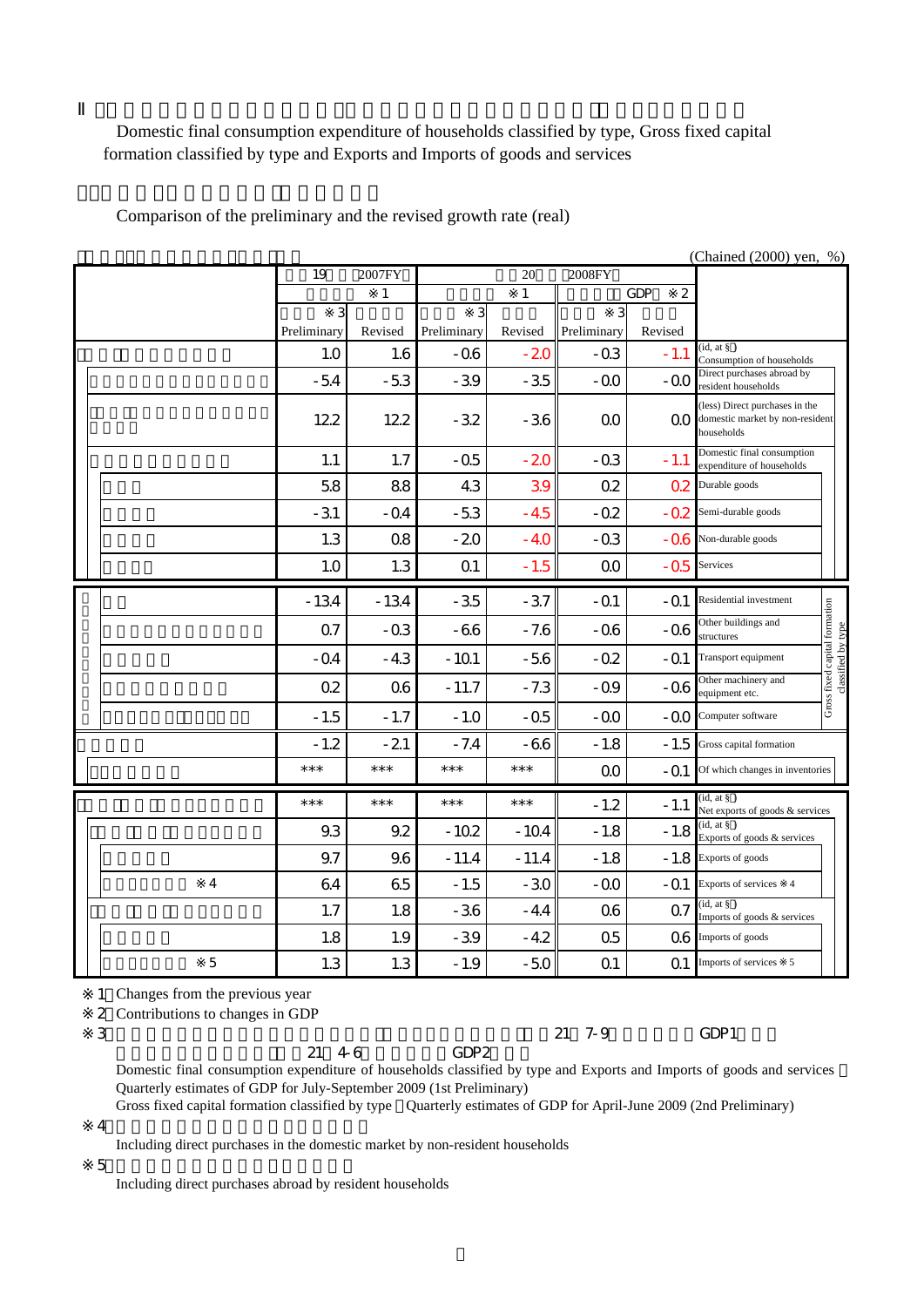Comparison of the preliminary and the revised estimates (real)

(Billions of chained (2000) yen)

|   |                | 19          | 2007FY    | 20          | 2008FY    |                                                                                 |                                                     |
|---|----------------|-------------|-----------|-------------|-----------|---------------------------------------------------------------------------------|-----------------------------------------------------|
|   |                | 1           |           | 1           |           |                                                                                 |                                                     |
|   |                | Preliminary | Revised   | Preliminary | Revised   |                                                                                 |                                                     |
|   |                | 301,7422    | 304,131.5 | 300,0769    | 298,141.2 | (id, at § )<br>Consumption of households                                        |                                                     |
|   |                | 1,635.2     | 1,636.2   | 1,5708      | 1,5787    | Direct purchases abroad by<br>resident households                               |                                                     |
|   |                | 8436        | 8436      | 8164        | 8135      | (less) Direct purchases in the<br>domestic market by non-resident<br>households |                                                     |
|   |                | 301,314.7   | 303,711.4 | 299,715.6   | 297,7529  | Domestic final consumption<br>expenditure of households                         |                                                     |
|   |                | 37,220.6    | 38,720.8  | 38804.4     | 40,2160   | Durable goods                                                                   |                                                     |
|   |                | 22,349.2    | 23,149.5  | 21,1668     | 22107.6   | Semi-durable goods                                                              |                                                     |
|   |                | 75,7264     | 75,421.8  | 74,174.2    | 723741    | Non-durable goods                                                               |                                                     |
|   |                | 167,497.4   | 168,353.8 | 167,665.8   | 165,7800  | Services                                                                        |                                                     |
|   |                | 16,423.3    | 16,422.2  | 15,851.3    | 15,809.1  | Residential investment                                                          |                                                     |
|   |                | 40,666.6    | 401108    | 37,9728     | 37,054.7  | Other buildings and<br>structures                                               | Gross fixed capital formation<br>classified by type |
|   |                | 10,400.2    | 9,811.4   | 9,354.1     |           | 9.257.3 Transport equipment                                                     |                                                     |
|   |                | 49,774.6    | 49,654.2  | 43,971.4    | 46,025.4  | Other machinery and<br>equipment etc.                                           |                                                     |
|   |                | 8,050.8     | 8,040.5   | 7,969.9     | 8,000.3   | Computer software                                                               |                                                     |
|   |                | 127,6465    | 126,005.0 | 1181482     |           | 117,7136 Gross capital formation                                                |                                                     |
|   |                | 3,4331      | 3,161.2   | 3,5981      | 2,7101    | Of which changes in inventories                                                 |                                                     |
|   |                | 28,155.4    | 28,081.8  | 21,267.0    | 21,4468   | (id, at § )<br>Net exports of goods & services                                  |                                                     |
|   |                | 89,774.0    | 89,750.1  | 80,657.5    | 80,4286   | (id, at §)<br>Exports of goods & services                                       |                                                     |
|   |                | 79,391.8    | 79,358.2  | 70,369.5    |           | 70,287.8 Exports of goods                                                       |                                                     |
|   | $\overline{2}$ | 10,388.2    | 10,397.1  | 102303      |           | 100824 Exports of services<br>$\overline{2}$                                    |                                                     |
|   |                | 61,6186     | 61,6683   | 59,390.5    | 58,981.8  | (id, at § )<br>Imports of goods & services                                      |                                                     |
|   |                | 50,947.0    | 50,989.8  | 489364      |           | 48,853.8 Imports of goods                                                       |                                                     |
|   | 3              | 10,889.2    | 10,896.2  | 10,679.0    |           | 10,3556 Imports of services<br>$\overline{3}$                                   |                                                     |
| 1 |                |             |           | 21          | $7 - 9$   | GDP1                                                                            |                                                     |

Domestic final consumption expenditure of households classified by type and Exports and Imports of goods and services Quarterly estimates of GDP for July-September 2009 (1st Preliminary)

 ※2: 含む非居住者家計の国内での直接購入 Gross fixed capital formation classified by type Quarterly estimates of GDP for April-June 2009 (2nd Preliminary)

形態別総固定資本形成:平成21年4-6月期四半期別GDP2次速報

Including direct purchases in the domestic market by non-resident households

 $\overline{3}$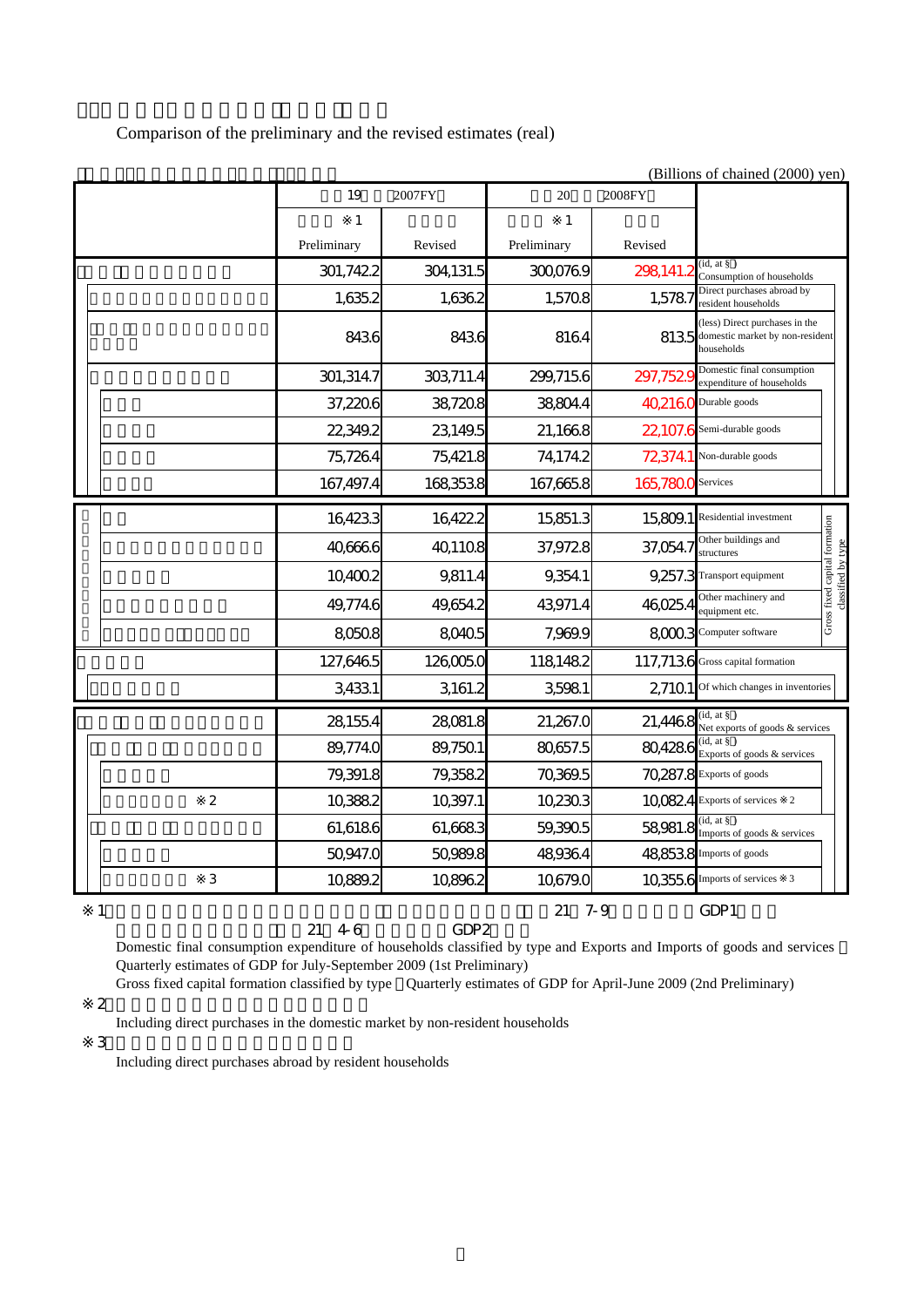|   |             |          |                |         |                |                              |                                                                                 | (% )                                                |
|---|-------------|----------|----------------|---------|----------------|------------------------------|---------------------------------------------------------------------------------|-----------------------------------------------------|
|   | 19          | 2007FY   |                | 20      | 2008FY         |                              |                                                                                 |                                                     |
|   |             | 1        |                | 1       |                | $\overline{2}$<br><b>GDP</b> |                                                                                 |                                                     |
|   | 3           |          | 3              |         | 3              |                              |                                                                                 |                                                     |
|   | Preliminary | Revised  | Preliminary    | Revised | Preliminary    | Revised                      | (id, at § )                                                                     |                                                     |
|   | Q9          | 1.3      | $-05$          | $-20$   | $-03$          | $-1.1$                       | Consumption of households<br>Direct purchases abroad by                         |                                                     |
|   | 00          | $\Omega$ | $-140$         | $-140$  | $-01$          | -Q1                          | resident households                                                             |                                                     |
|   | 126         | 126      | $-1.9$         | $-1.9$  | $\Omega$       | QΟ                           | (less) Direct purchases in the<br>domestic market by non-resident<br>households |                                                     |
|   | Q9          | 1.3      | $-03$          | $-1.8$  | $-02$          | $-1.0$                       | Domestic final consumption<br>expenditure of households                         |                                                     |
|   | $-Q1$       | 24       | $-31$          | $-36$   | $-Q1$          | $-02$                        | Durable goods                                                                   |                                                     |
|   | $-30$       | $-0.2$   | $-52$          | $-4.4$  | $-02$          | -02.                         | Semi-durable goods                                                              |                                                     |
|   | 27          | 22       | Q <sub>5</sub> | $-1.4$  | Q <sub>1</sub> | -02                          | Non-durable goods                                                               |                                                     |
|   | <b>Q8</b>   | 1.0      | Q <sub>3</sub> | $-1.4$  | Q <sub>1</sub> | $-05$                        | Services                                                                        |                                                     |
|   | $-11.4$     | $-11.4$  | $-1.2$         | $-1.2$  | -00            | -00                          | Residential investment                                                          |                                                     |
|   | 36          | 26       | $-26$          | $-35$   | $-02$          | $-03$                        | Other buildings and<br>structures                                               |                                                     |
|   | $-02$       | $-4.4$   | $-9.4$         | $-54$   | $-02$          | -01                          | Transport equipment                                                             | Gross fixed capital formation<br>classified by type |
|   | $-06$       | $-0.2$   | $-123$         | $-7.9$  | $-1.0$         | $-06$                        | Other machinery and<br>equipment etc.                                           |                                                     |
|   | 1.7         | 1.6      | $-1.2$         | $-1.5$  | $-OO$          | $-OO$                        | Computer software                                                               |                                                     |
|   | $-0.2$      | $-1.0$   | $-66$          | $-56$   | $-1.6$         | $-1.3$                       | Gross capital formation                                                         |                                                     |
|   | $***$       | ***      | $***$          | $***$   | $-Q1$          | $-02$                        | Of which changes in inventories                                                 |                                                     |
|   | $***$       | $***$    | $***$          | $***$   | $-1.9$         | $-1.9$                       | (id, at § )<br>Net exports of goods & services                                  |                                                     |
|   | 9.9         | 9.9      | $-151$         | $-151$  | $-27$          | $-27$                        | (id, at §)<br>Exports of goods & services                                       |                                                     |
|   | 9.9         | 9.9      | $-163$         | $-163$  | $-26$          | $-26$                        | Exports of goods                                                                |                                                     |
| 4 | 103         | 10.3     | $-60$          | $-60$   | $-01$          | -Q1                          | Exports of services<br>$\overline{4}$                                           |                                                     |
|   | 9.7         | 9.7      | $-4.7$         | $-4.7$  | Q8             | Q8                           | (id, at § )<br>Imports of goods & services                                      |                                                     |
|   | 9.6         | 9.6      | $-39$          | $-39$   | Q <sub>5</sub> | Q <sub>5</sub>               | Imports of goods                                                                |                                                     |
| 5 | 10.2        | 10.2     | -86            | $-86$   | Q2             | Q2                           | Imports of services<br>5                                                        |                                                     |

Comparison of the preliminary and the revised growth rate (nominal)

1 Changes from the previous year

2 Contributions to changes in GDP

形態別総固定資本形成:平成21年4-6月期四半期別GDP2次速報

※3: 形態別国内家計最終消費支出及び財貨・サービス別の輸出入:平成21年7-9月期四半期別GDP1次速報

Domestic final consumption expenditure of households classified by type and Exports and Imports of goods and services Quarterly estimates of GDP for July-September 2009 (1st Preliminary)

 $\overline{4}$ Gross fixed capital formation classified by type Quarterly estimates of GDP for April-June 2009 (2nd Preliminary)

Including direct purchases in the domestic market by non-resident households

 $5$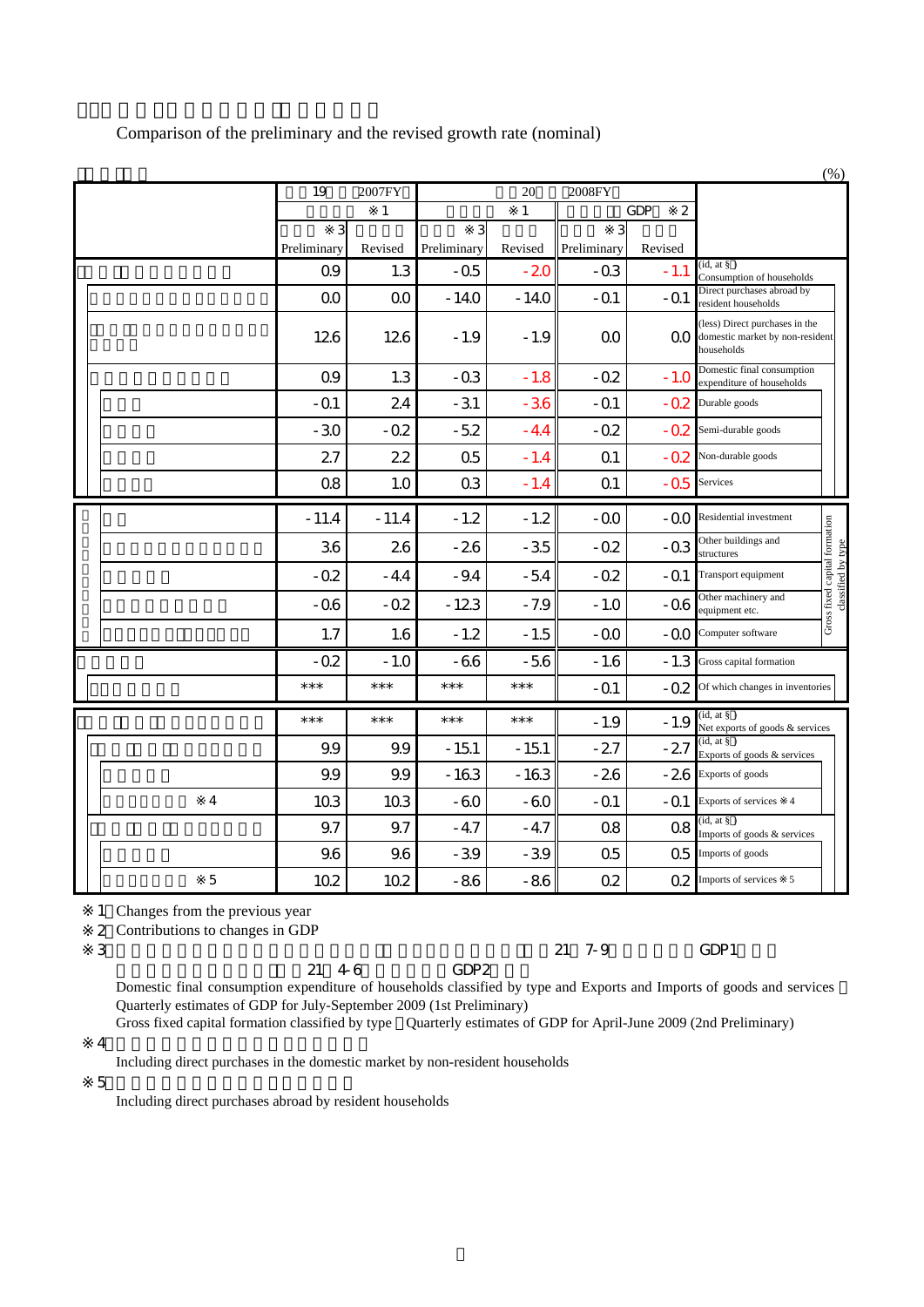Comparison of the preliminary and the revised estimates (nominal)

|             |             |           |             |           | (Billion yen)                                                                   |                                                     |
|-------------|-------------|-----------|-------------|-----------|---------------------------------------------------------------------------------|-----------------------------------------------------|
|             | 19          | 2007FY    | 20          | 2008FY    |                                                                                 |                                                     |
|             | 1           |           | 1           |           |                                                                                 |                                                     |
|             | Preliminary | Revised   | Preliminary | Revised   |                                                                                 |                                                     |
|             | 285,629.7   | 287,303.0 | 284,3026    | 281,694.6 | (id, at § )<br>Consumption of households                                        |                                                     |
|             | 2,5264      | 2,5264    | 21736       | 2,1735    | Direct purchases abroad by<br>resident households                               |                                                     |
|             | 825.2       | 825.2     | 809.6       | 809.7     | (less) Direct purchases in the<br>domestic market by non-resident<br>households |                                                     |
|             | 283,9285    | 285,601.8 | 282,938.6   | 280,330.8 | Domestic final consumption<br>expenditure of households                         |                                                     |
|             | 23,031.3    | 23,857.1  | 22,319.3    | 22,997.4  | Durable goods                                                                   |                                                     |
|             | 20,8686     | 21,621.0  | 19,7869     | 20671.5   | Semi-durable goods                                                              |                                                     |
|             | 77,1489     | 76,866.0  | 77,5105     |           | 75,7608 Non-durable goods                                                       |                                                     |
|             | 162,879.7   | 163,257.6 | 163,321.9   | 160,901.1 | Services                                                                        |                                                     |
|             | 17,1489     | 17,1489   | 16,940.0    |           | 16,9400 Residential investment                                                  |                                                     |
|             | 43,7407     | 43,153.1  | 426239      | 41,644.7  | Other buildings and<br>structures                                               | Gross fixed capital formation<br>classified by type |
|             | 9,9031      | 9,313.8   | 8,967.7     |           | 88130 Transport equipment                                                       |                                                     |
|             | 40,965.5    | 40,809.6  | 35,938.3    | 37,597.8  | Other machinery and<br>equipment etc.                                           |                                                     |
|             | 7,8761      | 7,866.1   | 7,7785      | 7,7466    | Computer software                                                               |                                                     |
|             | 122,8283    | 121,259.0 | 114,7269    | 114,454.1 | Gross capital formation                                                         |                                                     |
|             | 3,194.0     | 2,967.5   | 24785       | 1,7121    | Of which changes in inventories                                                 |                                                     |
|             | 8,0039      | 8,003.9   | $-1,9156$   | $-1,9157$ | (id, at § )<br>Net exports of goods & services                                  |                                                     |
|             | 92,221.7    | 92,221.7  | 783144      | 78,314.2  | (id, at §)<br>Exports of goods & services                                       |                                                     |
|             | 80,944.6    | 80,944.6  | 67,711.8    |           | 67,711.7 Exports of goods                                                       |                                                     |
| $\mathbf 2$ | 11,277.1    | 11,277.1  | 10,6026     |           | 106025 Exports of services<br>$\overline{2}$                                    |                                                     |
|             | 84,217.8    | 84,217.8  | 80,230.0    | 80,229.9  | (id, at § )<br>Imports of goods & services                                      |                                                     |
|             | 69,2585     | 69,258.5  | 665527      |           | 66,5526 Imports of goods                                                        |                                                     |
| 3           | 14,959.3    | 14,959.3  | 13,677.3    | 13,677.3  | Imports of services<br>3                                                        |                                                     |
| 1           |             |           | 21          | $7 - 9$   | GDP1                                                                            |                                                     |

形態別総固定資本形成:平成21年4-6月期四半期別GDP2次速報 Domestic final consumption expenditure of households classified by type and Exports and Imports of goods and services Quarterly estimates of GDP for July-September 2009 (1st Preliminary)

 ※2: 含む非居住者家計の国内での直接購入 Gross fixed capital formation classified by type Quarterly estimates of GDP for April-June 2009 (2nd Preliminary)

Including direct purchases in the domestic market by non-resident households

 $\overline{3}$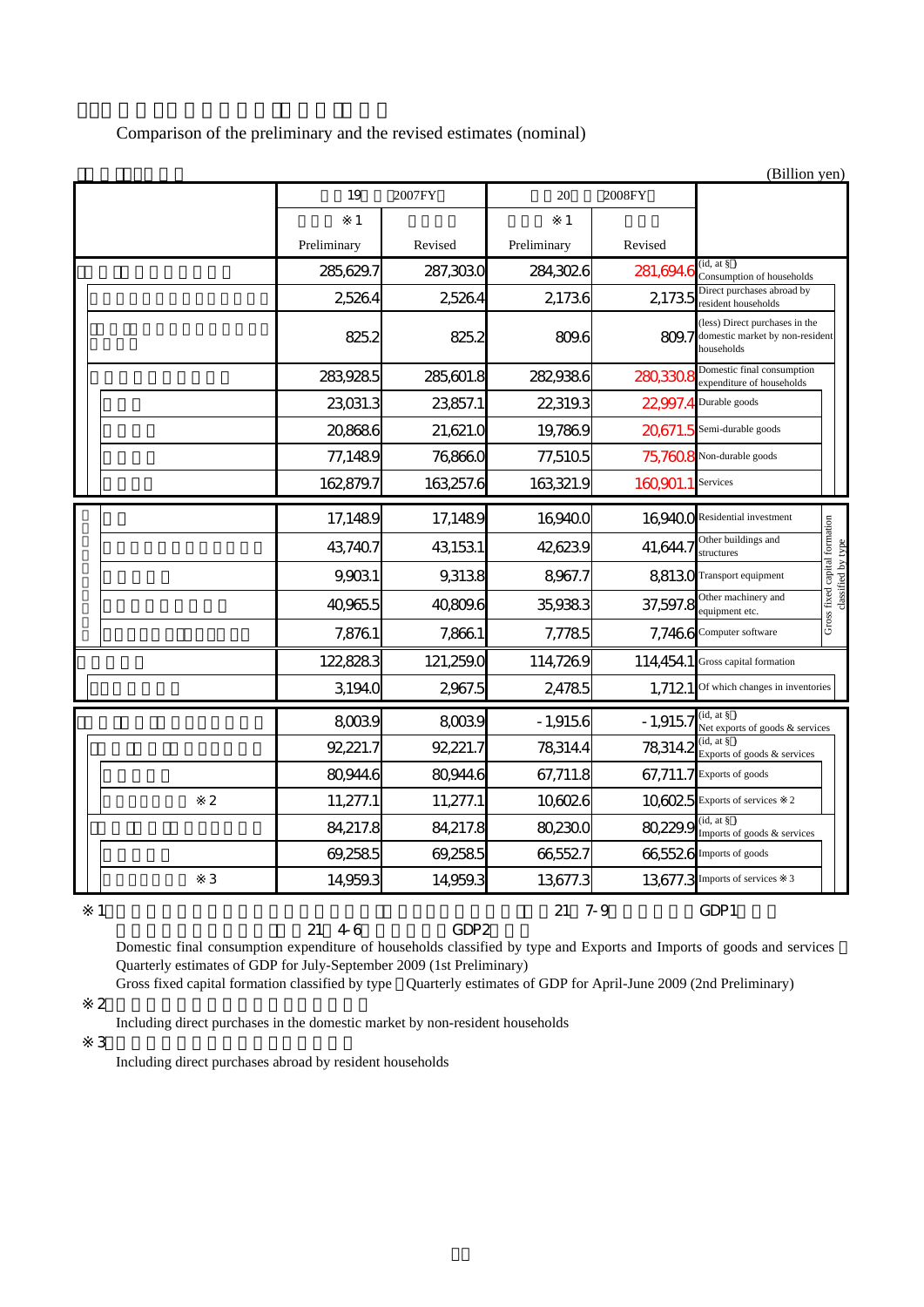## Compensation of employees

Comparison of the preliminary and the revised changes from the previous year (nominal)

|             |         |             |         | $(\% )$                       |
|-------------|---------|-------------|---------|-------------------------------|
| 19          | 2007FY  | 20          | 2008FY  |                               |
|             |         |             |         |                               |
| Preliminary | Revised | Preliminary | Revised |                               |
| Q5          | $-04$   | $-0.5$      |         | -Q3 Compensation of employees |

1: 21: 7-9 GDP

Quarterly estimates of GDP for July-September 2009 (1st Preliminary)

## Transition of the nominal compensation of employees (revised)



Comparison of the preliminary and the revised estimates (nominal)

|             |          |             |         | (Billion yen)                      |
|-------------|----------|-------------|---------|------------------------------------|
| 19          | 2007FY   | 20          | 2008FY  |                                    |
|             |          |             |         |                                    |
| Preliminary | Revised  | Preliminary | Revised |                                    |
| 265,651.1   | 263,1935 | 264,2521    |         | 262,3906 Compensation of employees |

1 21 7-9 GDP Quarterly estimates of GDP for July-September 2009 (1st Preliminary)